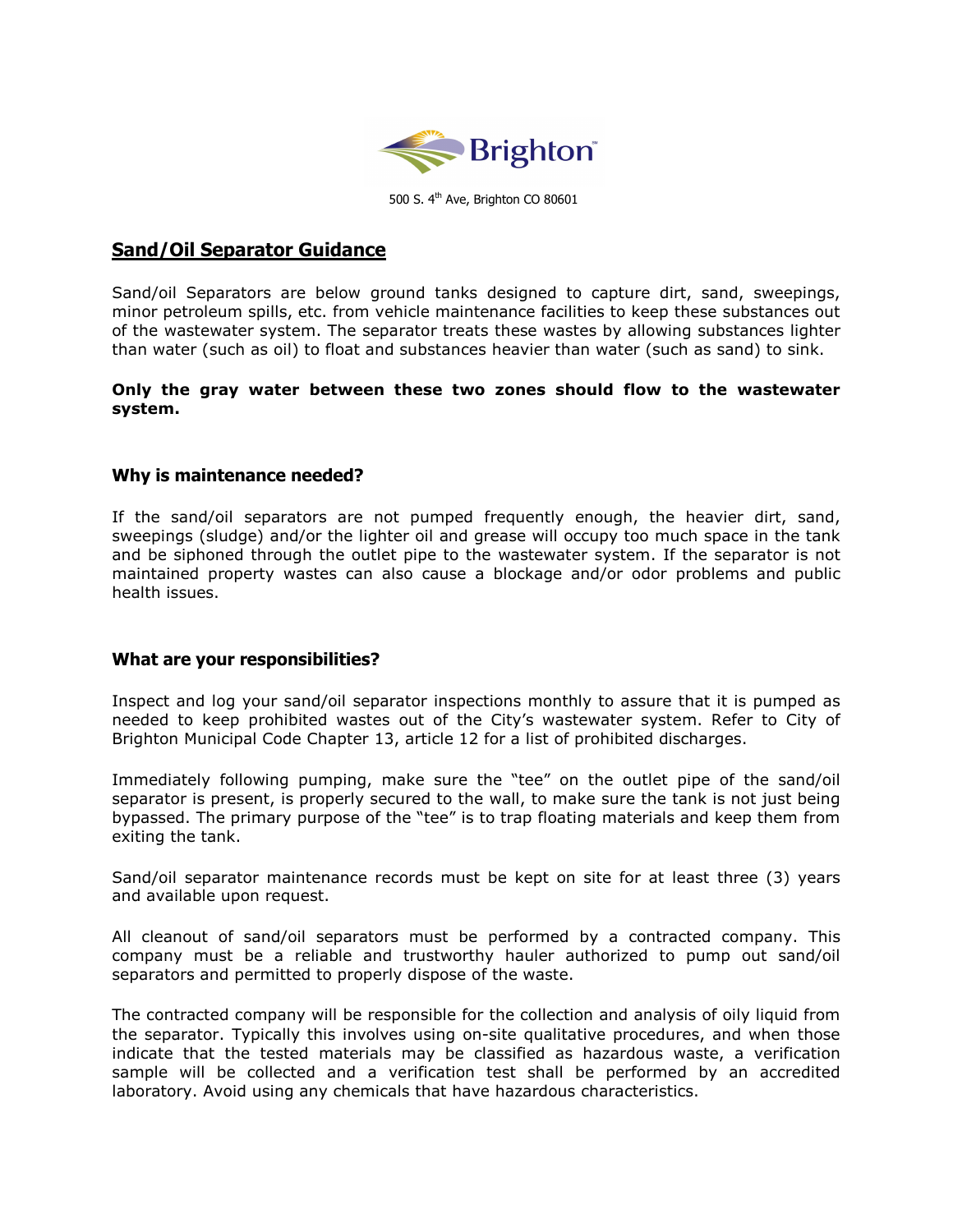## When should the sand/oil separator be pumped?

Sand/oil separators are required to be pumped frequently (at least every 4 months, unless a different pumping frequency has been allowed by the City inspector) to prevent the discharge of waste materials into the sanitary sewer system.

The separator must be cleaned when the total accumulation of surface oil and settled solids reaches twenty-five percent (25%) of the sand-oil separator's overall liquid depth. The chart below provides you with different vertical distances from the bottom of the outlet "tee" (same as water level), to the floor of the sand/oil separator. If the bottom of your outlet "tee" is 24 inches from the floor of the interceptor then, the bottom sludge layer or the floating materials layer shall not occupy a depth within six (6) inches from the bottom of the "tee".

#### Sand/Oil Separator Maintenance Chart

| Water Level (inches)        | 24 | 36 | 42   | 48 | 54 | 60 | 66   | $\overline{\phantom{a}}$ | inches |
|-----------------------------|----|----|------|----|----|----|------|--------------------------|--------|
| Max capacity (top & bottom) |    |    |      |    |    |    |      |                          |        |
| 25% (inches)                |    |    | 10.5 |    |    |    | 16.5 | 18                       | inches |

The amount of waste in the sand/oil interceptor can be determined by using a tape measure or long rod.

Remember: It could cost you more money in the long run to wait until the last minute to have your sand/oil separator pumped. Pump it regularly to avoid potential damage to your system, facilities, or Utilities Wastewater Collection System.

# Recommended Best Management Practices (BMPs) to reduce pumping frequency

- Don't wash spills into the sand/oil separator. Instead, use dry clean-up methods.
- Wash vehicles and engines less often.
- Filter solids out of the sand/oil separator using grates and screens over floor drains.
- Use reusable absorbent pads that absorb only floating oil and grease. Once saturated, squeeze the oil into your used oil drum.
- The use of any product that facilitates the bypass of the separator to the wastewater mainline is strictly prohibited.
- Post signage near floor drains to remind employees to follow BMP's.
- Chemicals should not be stored or used near the sand/oil separator's floor drains.
- Contain leaks or spills if it can be done so safely, report any significant spill into the sanitary sewer to the City of Brighton Utilities Department.